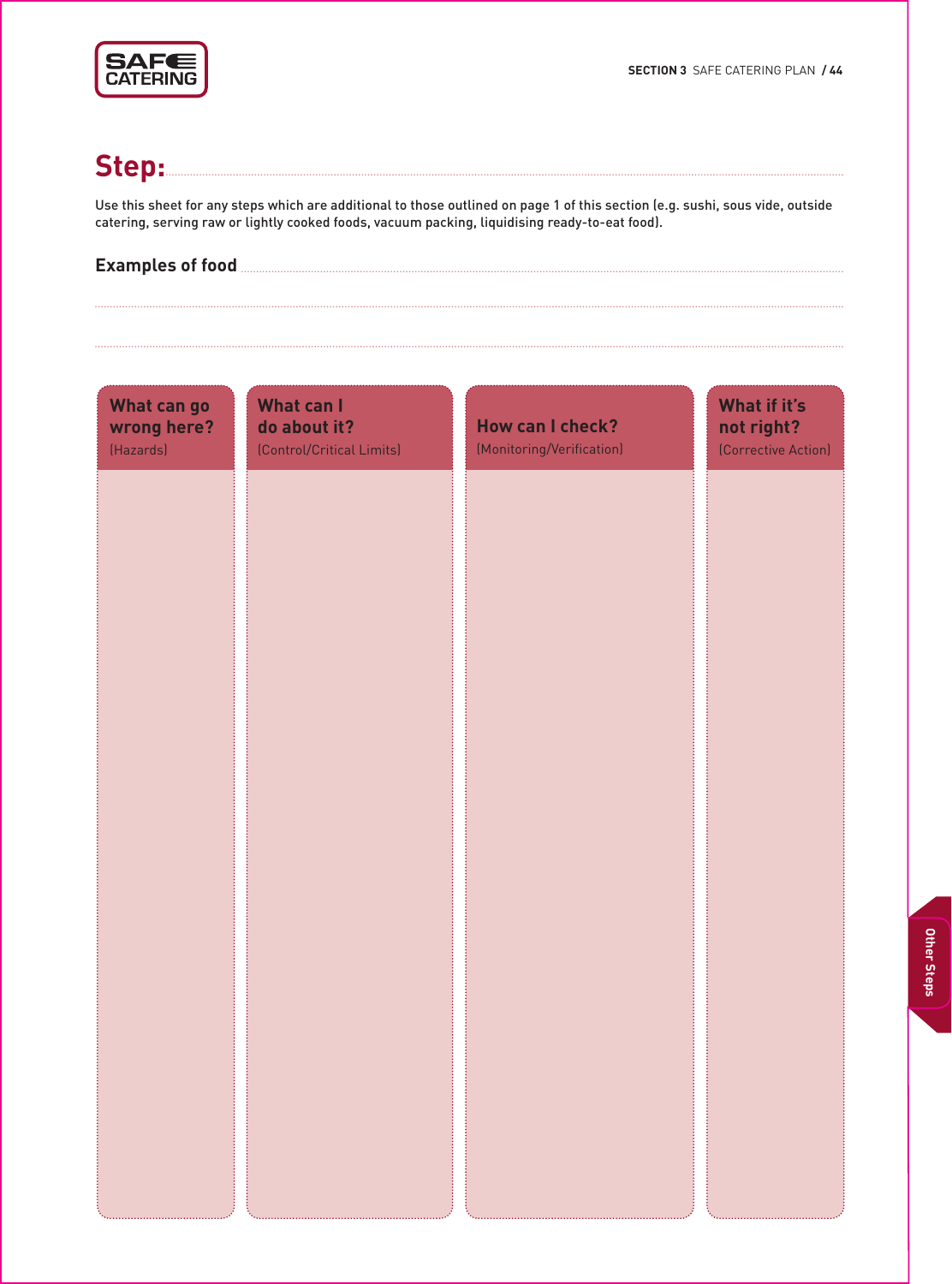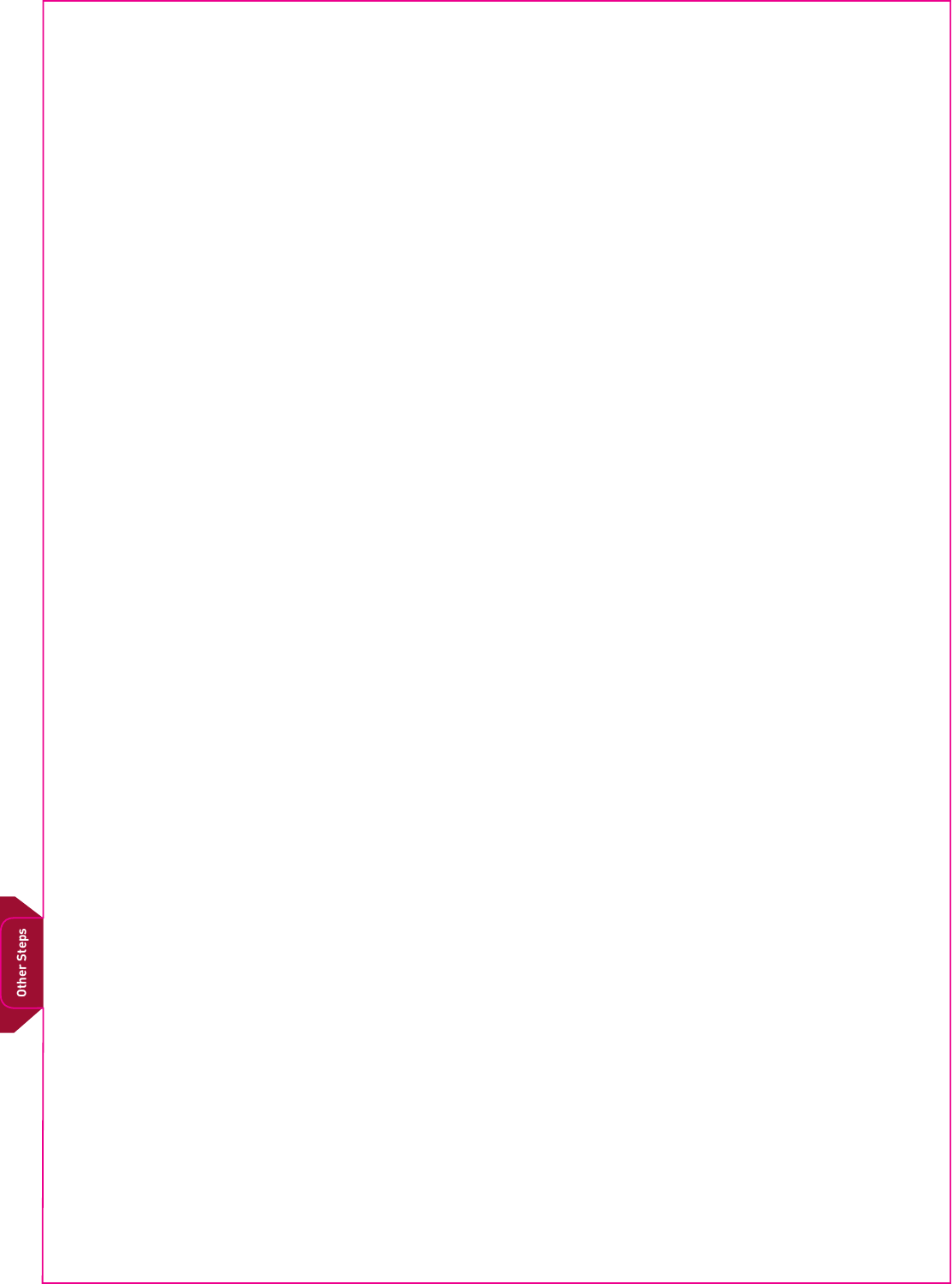

## **Advice on Other Steps**

If any steps in your catering operation are different from those listed on page 1 of this section (Safe Catering Plan), then you should complete a copy of the blank sheet on page 44 for each of these steps.

To complete this sheet for other steps you must do the following:

- Identify the hazards i.e. **What can go wrong here?**
- Identify how to control the hazard i.e. **What can I do about it?**
- Decide how you will monitor (and verify) your hazard controls i.e. **How can I check?**
- Decide what corrective action is needed i.e. **What if it's not right?**



There are some steps that are becoming more common in catering operations, e.g. sushi and sous vide where all the hazards are not controlled in the steps listed on page 1. For these types of steps, you will need to complete the table in the 'Other Steps' tab on page 44. Check www.fsai.ie for additional information on steps like sushi, sous vide etc.

It is important that you identify all of the hazards associated with your 'Other Steps' so that you can control these hazards and produce safe food for your customers. For example, if you produce sushi in your premises the hazards and controls you would need to consider are outlined below.

### **Other step(s) example – sushi**

The following are very specific hazards and controls related to sushi. Remember you must also follow the controls for ready-to-eat foods outlined in previous sections of the Safe Catering Plan.

#### **Supplier control**

Buy good quality ingredients (including seaweed) from reputable suppliers. Fish for sushi should be of the highest quality and the supplier should be made aware that the fish is to be eaten raw.

#### **Presence of parasites**

Controls must be put in place to make sure the raw fish used for ready-to-eat dishes including sushi, sashimi, ceviche, poke, fish carpaccio, do not contain parasites as follows:

- Check documentation that the fish has been previously frozen (so that it reaches at least -20°C for not less than 24 hours or -35°C for not less than 15 hours), or there is a declaration that the fish has been caught in a fishing area that parasites are not a health hazard or exclusively reared in an environment that is free from parasites.
- If there is no documentation/declaration, a freezing step must be completed in-house by the FBO, provided they have suitable equipment. To kill any parasites present, raw fish must be frozen so that it reaches at least -20°C for not less than 24 hours or -35°C for not less than 15 hours. The timing of the period of freezing starts once the fish has reached the target temperature, not as soon as it was been placed in a freezer i.e. once the temperature of the fish reaches -20°C, the 24-hour timer is started. You should not attempt to freeze the fish to kill parasites unless you have a freezer capable of achieving the time/ temperature requirements. You must be able to demonstrate this, record on the 'Parasite Kill Table' (page 47). For more details on 'Safe production of sushi', see: www.fsai.ie.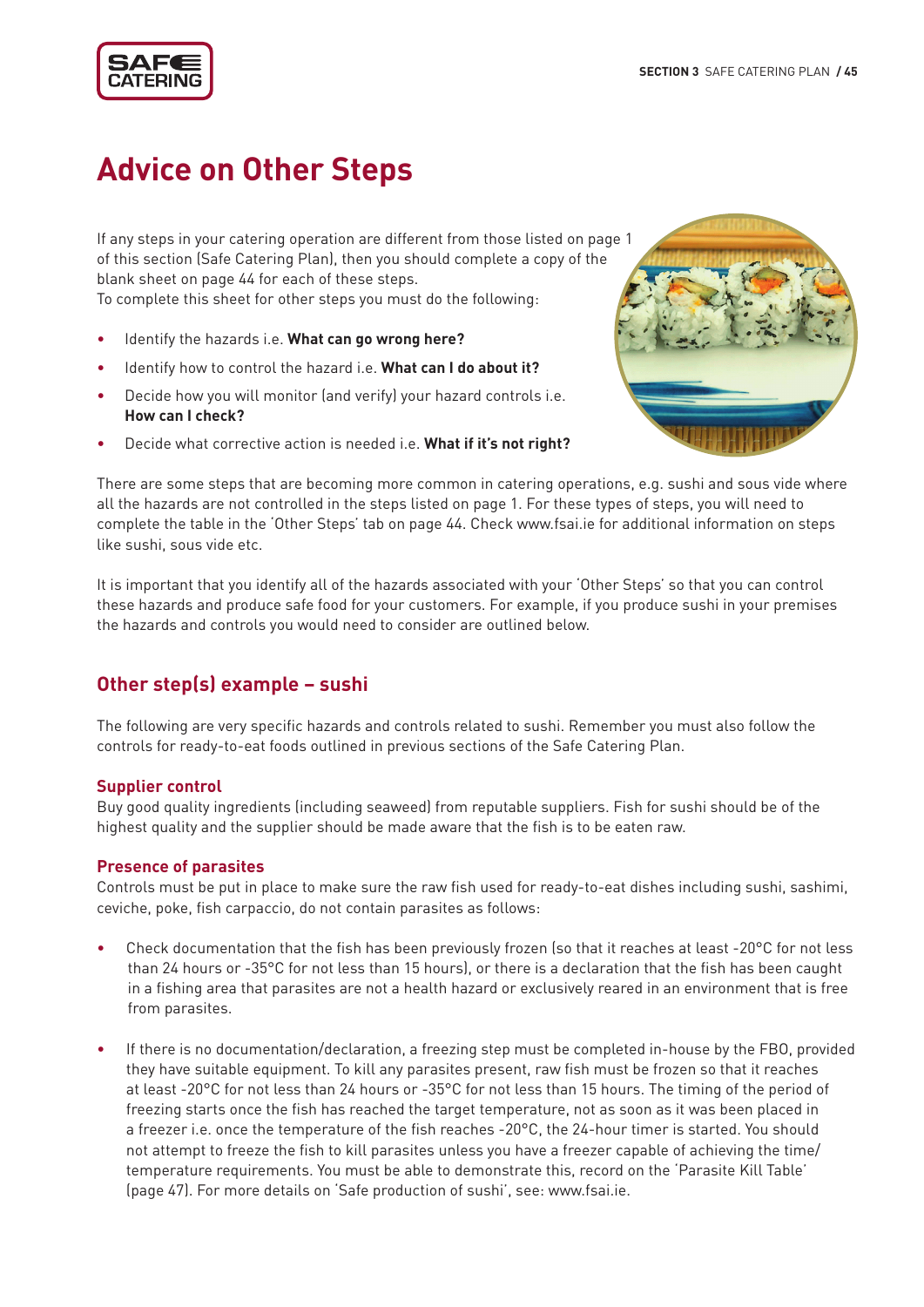

#### **Production of histamine**

To control histamine production strict time and temperature control is needed. Fish used for sushi must be stored refrigerated under 5°C or frozen. Frozen fish for sushi needs to be defrosted in the fridge under 5°C. Fish types associated with high levels of histamine include fish species of the families: Scombridae (mackerel, tuna, bonito), Clupeidae (herring, sardine), Engraulidae (anchovy), Coryfenidae (mahi mahi), Pomatomidae (bluefish), Scombresosidae (saury).

#### **Cross-contamination of ready-to-eat food with food poisoning bacteria**

- Raw fish to be used in sushi needs to be stored separate from other raw food e.g. raw fish/raw meat. It should be stored at the bottom of the ready-to-eat storage section below other ready-to-eat food.
- Controls need to be put in place to ensure that food poisoning bacteria that could be present on the raw fish used for sushi do not contaminate other ready-to-eat foods.
- Controls need to be put in place to ensure that the sushi is not contaminated with food poisoning bacteria that may be on hands, equipment, utensils, clothes and surfaces.

#### **Preparation of sushi rice**

Controls need to be in place for the preparation of sushi rice either by cooling and refrigerating the rice as quickly as possible, or by acidifying the rice sufficiently to prevent food poisoning bacteria from growing.

#### • **Cooking/cooling and refrigeration of sushi rice**

If the chosen control when preparing sushi rice is to cool and refrigerate, the controls regarding cooling and shelf life (storage) set out in the relevant Safe Catering Pack sections (see pages 30-32 for Cooling, pages 7-11 for Storage) need to be followed. All sushi for refrigerated display must be prepared using this method.

#### • **Acidification of rice**

If the chosen control when preparing sushi rice is acidification, then the following needs to be considered:

- Acidifying the rice by adding vinegar will inhibit bacterial growth in the rice but this needs to be controlled and monitored to ensure it is sufficient to prevent food poisoning bacteria growing.
- The vinegar solution should be standardised to achieve a pH of 4.6 or less in the sushi rice in accordance with a documented recipe. Rice should be acidified as soon as it is cooked. A calibrated pH meter must be used when checking the pH of the rice, to ensure it has reached the pH limit. For more details on 'Safe production of sushi' see www.fsai.ie.
- Proper acidification of sushi rice allows it to be kept without cooling at room temperature safely for up to a maximum of 4 hours from the time the sushi rice is cooked. The rice should be disposed of after this time.
- Use the 'Acidification Monitoring Table' (page 48) to record.

#### **Storage of prepared sushi e.g. sushi rolls**

Sushi needs to be kept refrigerated to keep food poisoning bacteria from growing. It should be stored for no longer than two days. Only defrost the fish in small amounts and use a stock control system based on the 'first in, first out' principle. For quality purposes, it is good practice to assemble and serve sushi immediately.

#### **Allergens**

Fish is one of the EU listed allergens (see section 3 page 65) and therefore, fish and any other relevant allergens must be identified in any of the dishes they are used in and the allergen controls in the Allergens Section (pages 55-71) must be followed.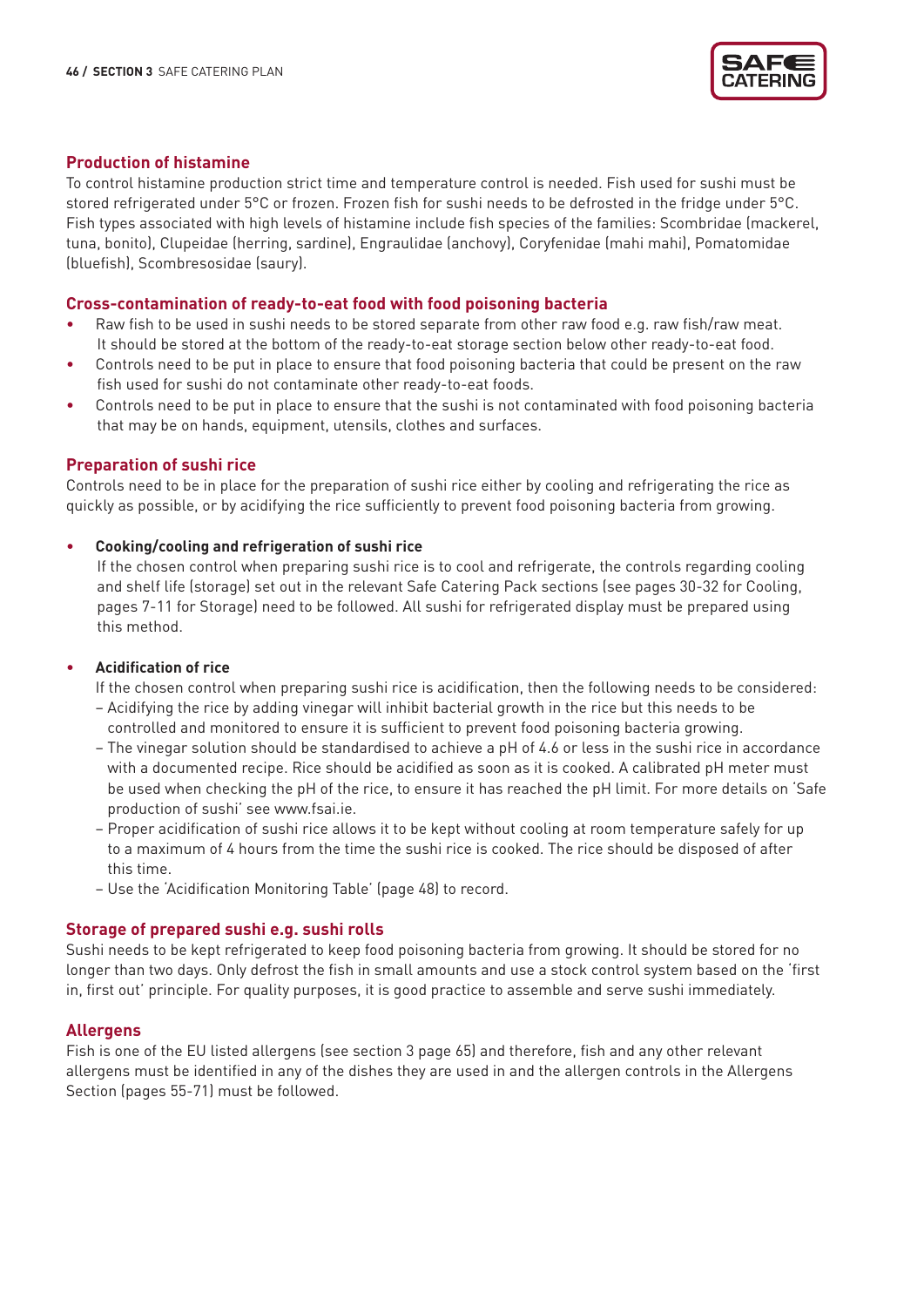

## **Parasite Kill Table**

The legal requirement for fish that is to be eaten raw is that it has been frozen at -20°C for a minimum of 24 hours. This time is from when the fish reaches a temperature of -20C and not the time it is first placed in the freezer. You must allow additional time for the fish to cool down to -20°C before starting the timer.

You must be able to demonstrate how quickly all parts of the fish take to reach a temperature of 20°C in a freezer maintained at -20°C. If you cannot do this, use a default time of 48 hours (24 hours to reach -20°C; 24 hours to kill parasites).

| <b>Batch No. Supplier</b> | Temperature<br>of freezer (°C) | Date placed<br>in freezer | <b>Time</b><br>placed in<br>freezer | <b>Date</b><br>out of<br>freezer | Time out of<br>the freezer | Signed<br>(out of<br>freezer) |
|---------------------------|--------------------------------|---------------------------|-------------------------------------|----------------------------------|----------------------------|-------------------------------|
|                           |                                |                           |                                     |                                  |                            |                               |
|                           |                                |                           |                                     |                                  |                            |                               |
|                           |                                |                           |                                     |                                  |                            |                               |
|                           |                                |                           |                                     |                                  |                            |                               |
|                           |                                |                           |                                     |                                  |                            |                               |
|                           |                                |                           |                                     |                                  |                            |                               |
|                           |                                |                           |                                     |                                  |                            |                               |
|                           |                                |                           |                                     |                                  |                            |                               |
|                           |                                |                           |                                     |                                  |                            |                               |
|                           |                                |                           |                                     |                                  |                            |                               |
|                           |                                |                           |                                     |                                  |                            |                               |
|                           |                                |                           |                                     |                                  |                            |                               |
|                           |                                |                           |                                     |                                  |                            |                               |
|                           |                                |                           |                                     |                                  |                            |                               |
|                           |                                |                           |                                     |                                  |                            |                               |
|                           |                                |                           |                                     |                                  |                            |                               |
|                           |                                |                           |                                     |                                  |                            |                               |
|                           |                                |                           |                                     |                                  |                            |                               |